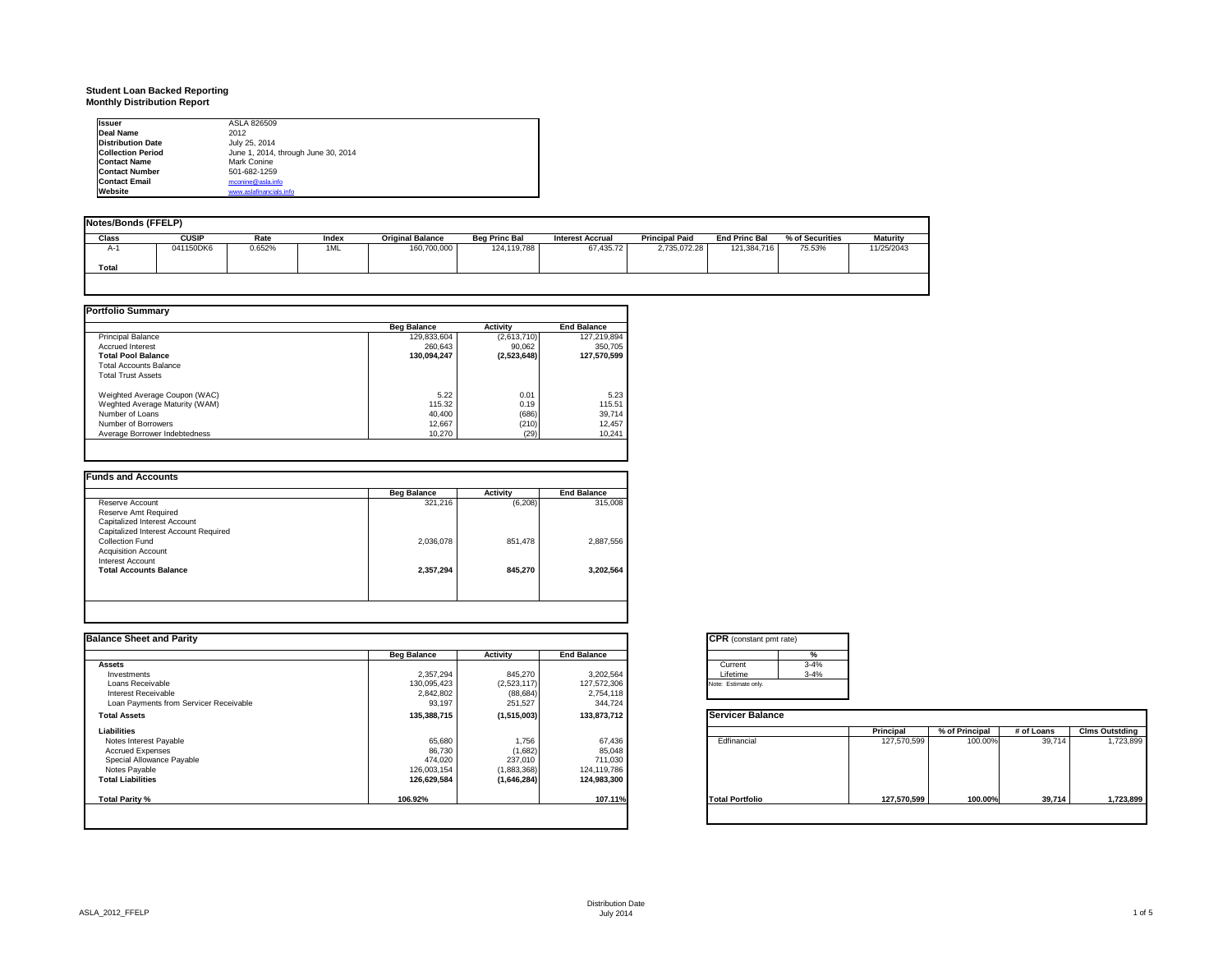### **Student Loan Backed Reporting**

### **Monthly Distribution Report**

| <b>Portfolio by Loan Status</b> |            |        |                  |             |                  |         |            |        |           |             |
|---------------------------------|------------|--------|------------------|-------------|------------------|---------|------------|--------|-----------|-------------|
|                                 | # of Loans |        | Principal        |             | % of Principal   |         | <b>WAC</b> |        |           | <b>WARM</b> |
|                                 | Beginning  | Ending | <b>Beginning</b> | Ending      | <b>Beginning</b> | Ending  | Beginning  | Endina | Beginning | Endina      |
| In School                       | 841        | 819    | 2,763,452        | 2,757,388   | 2.12%            | 2.16%   | 5.64       | 5.62   | 119.49    | 119.49      |
| Grace                           | 430        | 257    | 1,287,569        | 730,128     | 0.99%            | 0.57%   | 5.78       | 5.58   | 117.39    | 118.59      |
| Repayment                       |            |        |                  |             |                  |         |            |        |           |             |
| Current                         | 22,091     | 22,738 | 65,447,837       | 68,579,196  | 50.31%           | 53.76%  | 5.36       | 5.37   | 117.61    | 117.26      |
| 31-60 Days Delinquent           | 1,602      | 1,134  | 5,390,189        | 3,895,854   | 4.14%            | 3.05%   | 5.15       | 5.25   | 114.49    | 112.33      |
| 61-90 Days Delinquent           | 1,028      | 1,016  | 3,581,364        | 3,457,694   | 2.75%            | 2.71%   | 5.38       | 5.04   | 112.27    | 113.84      |
| 91-120 Days Delingent           | 600        | 722    | 2,151,922        | 2,557,221   | 1.65%            | 2.00%   | 5.37       | 5.44   | 113.33    | 114.07      |
| 121-180 Days Delinquent         | 999        | 908    | 3,460,071        | 3,008,371   | 2.66%            | 2.36%   | 5.31       | 5.25   | 113.76    | 111.78      |
| 181-270 Days Delinquent         | 914        | 937    | 3,143,528        | 3,320,954   | 2.42%            | 2.60%   | 5.16       | 5.22   | 111.17    | 108.52      |
| 271+ Days Delinquent            | 352        | 409    | 1,301,471        | 1,479,694   | 1.00%            | 1.16%   | 5.27       | 5.19   | 111.15    | 119.79      |
| <b>Total Repayment</b>          | 27,586     | 27,864 | 84,476,381       | 86,298,985  | 64.93%           | 67.65%  | 5.34       | 5.34   | 116.58    | 116.32      |
| Forbearance                     | 4,108      | 3,778  | 16,668,109       | 14,439,317  | 12.81%           | 11.32%  | 5.39       | 5.35   | 121.95    | 123.54      |
| Deferment                       | 6,746      | 6.470  | 22,601,204       | 21,717,403  | 17.37%           | 17.02%  | 5.20       | 5.24   | 119.48    | 119.82      |
| <b>Claims in Progress</b>       | 651        | 508    | 2,175,936        | 1,578,956   | 1.67%            | 1.24%   | 5.25       | 5.31   | 107.15    | 114.08      |
| <b>Claims Denied</b>            | 38         | 18     | 121.597          | 48,423      | 0.09%            | 0.04%   | 5.89       | 5.71   | 129.88    | 105.42      |
| <b>Total Portfolio</b>          | 40,400     | 39,714 | 130,094,247      | 127,570,599 | 100.00%          | 100.00% | 5.33       | 5.33   | 117.70    | 117.78      |
|                                 |            |        |                  |             |                  |         |            |        |           |             |

| <b>Delinquency Status</b>           |            |        |            |                  |           |                |           |            |                  |        |
|-------------------------------------|------------|--------|------------|------------------|-----------|----------------|-----------|------------|------------------|--------|
|                                     | # of Loans |        |            | <b>Principal</b> |           | % of Principal |           | <b>WAC</b> | <b>WARM</b>      |        |
|                                     | Beginning  | Endina | Beginning  | Endina           | Beainnina | Endina         | Beginning | Endina     | <b>Beginning</b> | Endina |
| Current                             | 22,091     | 22,738 | 65,447,837 | 68,579,196       | 77.47%    | 79.47%         | 5.36      | 5.37       | 117.61           | 117.26 |
| 31-60 Days Delinquent               | 1,602      | 1,134  | 5,390,189  | 3,895,854        | 6.38%     | 4.51%          | 5.15      | 5.25       | 114.49           | 112.33 |
| 61-90 Days Delinquent               | 1.028      | 1,016  | 3,581,364  | 3,457,694        | 4.24%     | 4.01%          | 5.38      | 5.04       | 112.27           | 113.84 |
| 91-120 Days Delingent               | 600        | 722    | 2,151,922  | 2,557,221        | 2.55%     | 2.96%          | 5.37      | 5.44       | 113.33           | 114.07 |
| 121-180 Days Delinquent             | 999        | 908    | 3,460,071  | 3,008,371        | 4.10%     | 3.49%          | 5.31      | 5.25       | 113.76           | 111.78 |
| 181-270 Days Delinquent             | 914        | 937    | 3,143,528  | 3,320,954        | 3.72%     | 3.85%          | 5.16      | 5.22       | 111.17           | 108.52 |
| 271+ Days Delinquent                | 352        | 409    | 1,301,471  | 1,479,694        | 1.54%     | 1.71%          | 5.27      | 5.19       | 111.15           | 119.79 |
| <b>Total Portfolio in Repayment</b> | 27,586     | 27,864 | 84,476,381 | 86,298,985       | 100.00%   | 100.00%        | 5.34      | 5.34       | 116.58           | 116.32 |
|                                     |            |        |            |                  |           |                |           |            |                  |        |

| Portfolio by Loan Type           |           |            |             |                  |           |                |           |            |                  |        |
|----------------------------------|-----------|------------|-------------|------------------|-----------|----------------|-----------|------------|------------------|--------|
|                                  |           | # of Loans |             | <b>Principal</b> |           | % of Principal |           | <b>WAC</b> | <b>WARM</b>      |        |
|                                  | Beginning | Ending     | Beginning   | Endina           | Beainnina | Ending         | Beainnina | Endina     | <b>Beainnina</b> | Ending |
| Subsidized Consolidation Loans   |           |            |             |                  |           |                |           |            |                  |        |
| Unsubsidized Consolidation Loans |           |            |             |                  |           |                |           |            |                  |        |
| Subsidized Stafford Loans        | 22,506    | 22,155     | 60,579,471  | 59,377,782       | 46.57%    | 46.55%         | 5.17      | 5.18       | 114.90           | 114.92 |
| Unsubsidized Stafford Loans      | 16,529    | 16,231     | 64,460,262  | 63,352,993       | 49.55%    | 49.66%         | 5.27      | 5.28       | 122.50           | 122.59 |
| PLUS/GradPLUS Loans              | 1.365     | 1.328      | 5.054.514   | 4,839,823        | 3.89%     | 3.79%          | 7.93      | 7.95       | 89.95            | 89.97  |
| SLS Loans                        |           |            |             |                  |           |                |           |            |                  |        |
| <b>Total Portfolio</b>           | 40,400    | 39,714     | 130,094,247 | 127.570.599      | 100.00%   | 100.00%        | 5.33      | 5.33       | 117.70           | 117.78 |

| Portfolio by Program Type                  |           |            |             |             |                |         |                  |        |             |        |
|--------------------------------------------|-----------|------------|-------------|-------------|----------------|---------|------------------|--------|-------------|--------|
|                                            |           | # of Loans |             | Principal   | % of Principal |         | <b>WAC</b>       |        | <b>WARM</b> |        |
|                                            | Beainning | Endina     | Beainnina   | Endina      | Beginning      | Endina  | <b>Beginning</b> | Endina | Beginning   | Ending |
| Graduate / 4-Year Loans                    | 31,079    | 30,596     | 104,978,998 | 103,037,544 | 80.69%         | 80.77%  | 5.33             | 5.33   | 118.97      | 119.06 |
| 2-Year Loans                               | 8,511     | 8,323      | 23,230,115  | 22.714.442  | 17.86%         | 17.81%  | 5.33             | 5.34   | 112.64      | 112.68 |
| Proprietary / Technical / Vocational Loans | 808       | 793        | 1,882,340   | 1,815,867   | 1.45%          | 1.42%   | 5.34             | 5.33   | 109.39      | 109.50 |
| Unknown (Consolidation) Loans              |           |            |             |             |                |         |                  |        |             |        |
| Other Loans                                |           |            | 2.794       | 2.746       | 0.0021%        | 0.0022% | 6.80             | 6.80   | 89.31       | 90.25  |
| <b>Total Portfolio</b>                     | 40,400    | 39,714     | 130,094,247 | 127,570,599 | 100.00%        | 100.00% | 5.33             | 5.33   | 117.70      | 117.78 |
|                                            |           |            |             |             |                |         |                  |        |             |        |

|                        | # of Loans |        | <b>Principal</b> |             | % of Principal   |         |  |
|------------------------|------------|--------|------------------|-------------|------------------|---------|--|
|                        | Beainnina  | Endina | Beginning        | Endina      | <b>Beginning</b> | Ending  |  |
| Fixed Loans            | 23,520     | 23.149 | 85,320,659       | 83,734,319  | 65.58%           | 65.64%  |  |
| Variable Loans         | 16,880     | 16,565 | 44,773,588       | 43,836,280  | 34.42%           | 34.36%  |  |
| T-Bill Loans           | 16,880     | 16.565 | 44,773,588       | 43,836,280  | 34.42%           | 34.36%  |  |
| CMT Loans              |            |        |                  |             |                  |         |  |
| <b>Total Portfolio</b> | 40,400     | 39,714 | 130,094,247      | 127,570,599 | 100.00%          | 100.00% |  |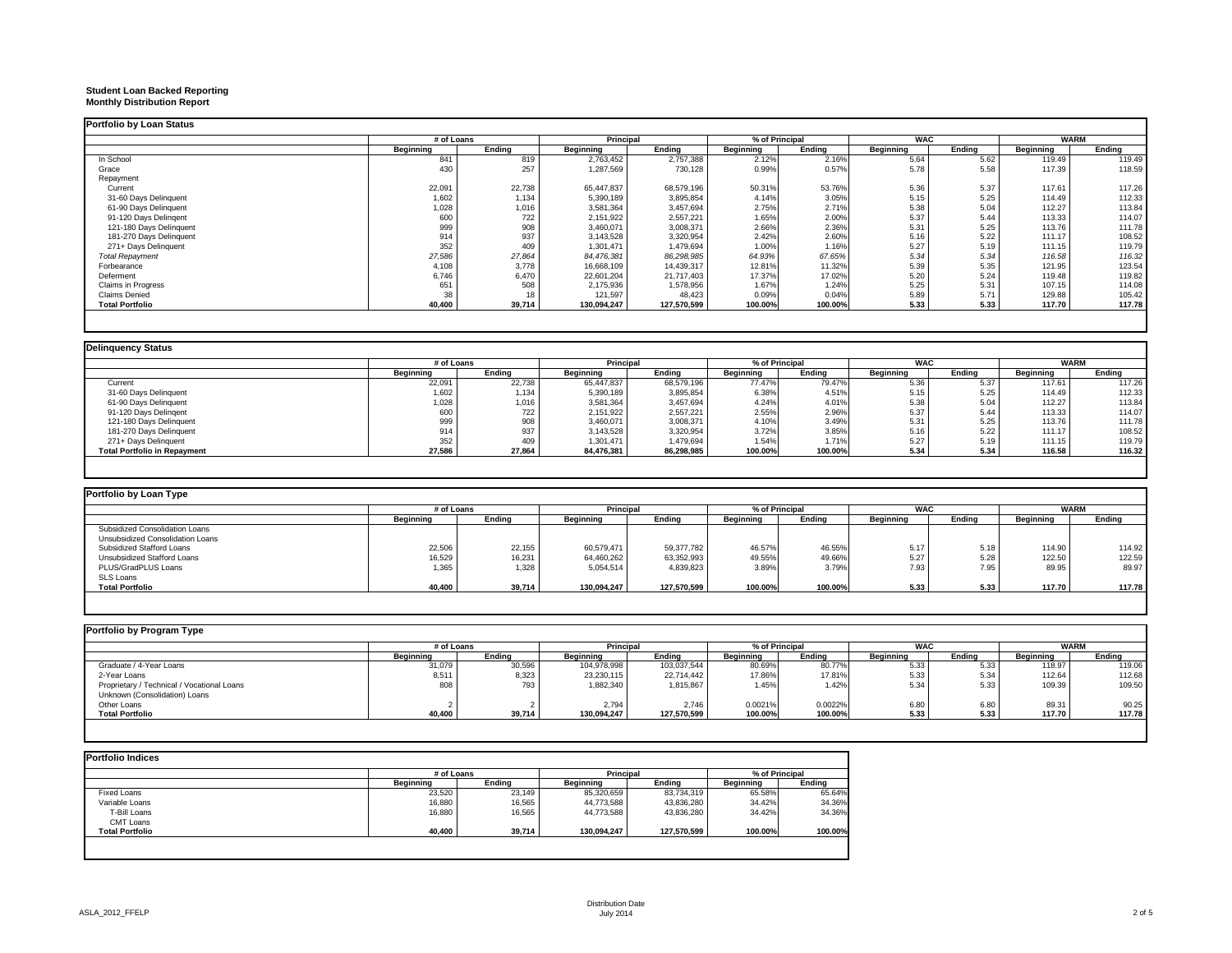## **Student Loan Backed Reporting Monthly Distribution Report**

# **Distribution Date** July 25, 2014

**Collection Period Collection Period June 1, 2014, through June 30, 2014** 

**Collection Activity**

| <b>Collection Account</b>                                                                    | as of 6/30/2014 |
|----------------------------------------------------------------------------------------------|-----------------|
| Beginning Balance - June 1, 2014                                                             | 2,036,078       |
| <b>Collection Amount Received</b>                                                            | 2,832,388       |
| Reserve Account                                                                              |                 |
| <b>Excess of Required Reserve Account</b>                                                    |                 |
| Transfer from Reserve fund (to meet DSR requirement)                                         | 6,208           |
| Interest on Investment Earnings                                                              | 61              |
| Capitalized Interest Account (after a stepdown or release date)                              |                 |
| <b>Payments from Guarantor</b>                                                               |                 |
| Transfer from 2010 Collection Fund for correction of error                                   |                 |
| Prepayments                                                                                  |                 |
| Special Allowance Payable to Department of Education                                         |                 |
| <b>Consolidation Rebate Fees</b>                                                             |                 |
| Transfer from Capitalized Interest Fund                                                      |                 |
| Principal payments, interest payments, administration fees, servicing fees, and trustee fees | (1,987,180)     |
| Transfer from Department Rebate Fund                                                         |                 |
| <b>Total Available Funds</b>                                                                 | 2,887,556       |
|                                                                                              |                 |
|                                                                                              |                 |

| <b>Fees Due for Current Period</b> | as of 6/30/2014 |
|------------------------------------|-----------------|
| Indenture Trustee Fees             |                 |
| <b>Servicing Fees</b>              | 74.417          |
| <b>Administration Fees</b>         | 10,631          |
| Late Fees                          |                 |
| Other Fees                         |                 |
| <b>Total Fees</b>                  | 85,048          |

| <b>ICumulative Default Rate</b>                                                                     | as of 6/30/2014 |
|-----------------------------------------------------------------------------------------------------|-----------------|
|                                                                                                     |                 |
| Current Period Defaults (\$)                                                                        | 802,135.38      |
| Cumulative Defaults (\$)                                                                            | 16,481,381.45   |
| Cumulative Default (% of original pool balance)                                                     | 10.27%          |
| Cumulative Default (% of cumulative entered repayment balance) <sup>a</sup>                         | 13.28%          |
| Current Period Payments (Recoveries) from Guarantor (\$)                                            | 1,157,327.65    |
| Current Period Borrower Recoveries (\$)                                                             | n/a             |
| Cumulative Recoveries (\$) <sup>b</sup>                                                             | \$14,332,658.21 |
| Cumulative Recovery Rate (%)                                                                        | 86.96%          |
| Cumulative Net Loss Rate (%)                                                                        | 1.34%           |
| Servicer Reject Rate (FFELP) (%)                                                                    |                 |
| Cumulative Servicer Reject Rate (FFELP) (%)                                                         |                 |
| Repayment balance includes all repayment loans with the exception of balances in claim status<br>a) |                 |
| Cumulative Recoveries includes 97% of claims in progress balances<br>b)                             |                 |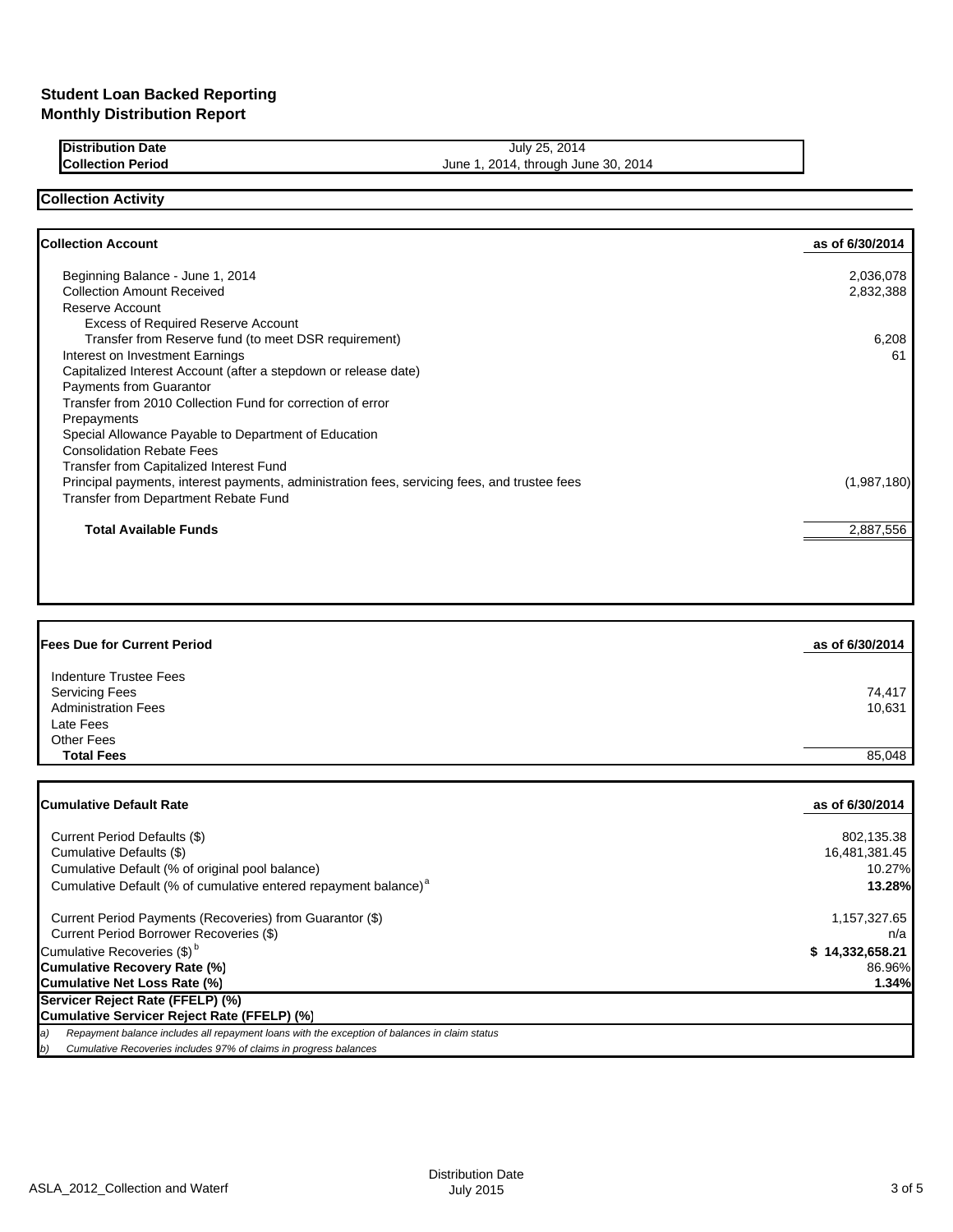# **Student Loan Backed Reporting Monthly Distribution Report**

# **Waterfall Activity**

| <b>Waterfall for Distribution</b>                                                         | <b>Amount Due</b> | <b>Amount Remaining</b> |
|-------------------------------------------------------------------------------------------|-------------------|-------------------------|
| <b>Total Available Funds</b>                                                              |                   | 2,887,556               |
| <b>First:</b> Payments required under any Joint Sharing Agreement                         |                   |                         |
| <b>Second: Trustee Fees</b>                                                               |                   |                         |
| <b>Third:</b> Servicing Fees and Backup Servicing Fees                                    | 74,417            | 2,813,139               |
| <b>Fourth: Administration Fees</b>                                                        | 10,631            | 2,802,508               |
| <b>Fifth: Noteholder Interest</b>                                                         | 67,435.72         | 2,735,072.25            |
| Sixth: Reinstate the balance of the Reserve Fund up to the Specified Reserve Fund Balance |                   |                         |
| Seventh: Noteholder Principal, until paid in full                                         | 2,735,072.28      | (0.0)                   |
|                                                                                           |                   |                         |

| <b>Principal and Interest Distributions</b> | Class A-1    |
|---------------------------------------------|--------------|
| <b>Quarterly Interest Due</b>               | 67,435.72    |
| Quarterly Interest Paid                     | 67,435.72    |
| <b>Interest Shortfall</b>                   |              |
| Interest Carryover Due                      |              |
| Interest Carryover Paid                     |              |
| <b>Interest Carryover</b>                   |              |
| Quarterly Principal Distribution Amount     | 2,735,072.28 |
| Quarterly Principal Paid                    | 2,735,072.28 |
| Shortfall                                   |              |
| <b>Total Distribution Amount</b>            | 2,802,508.00 |
|                                             |              |